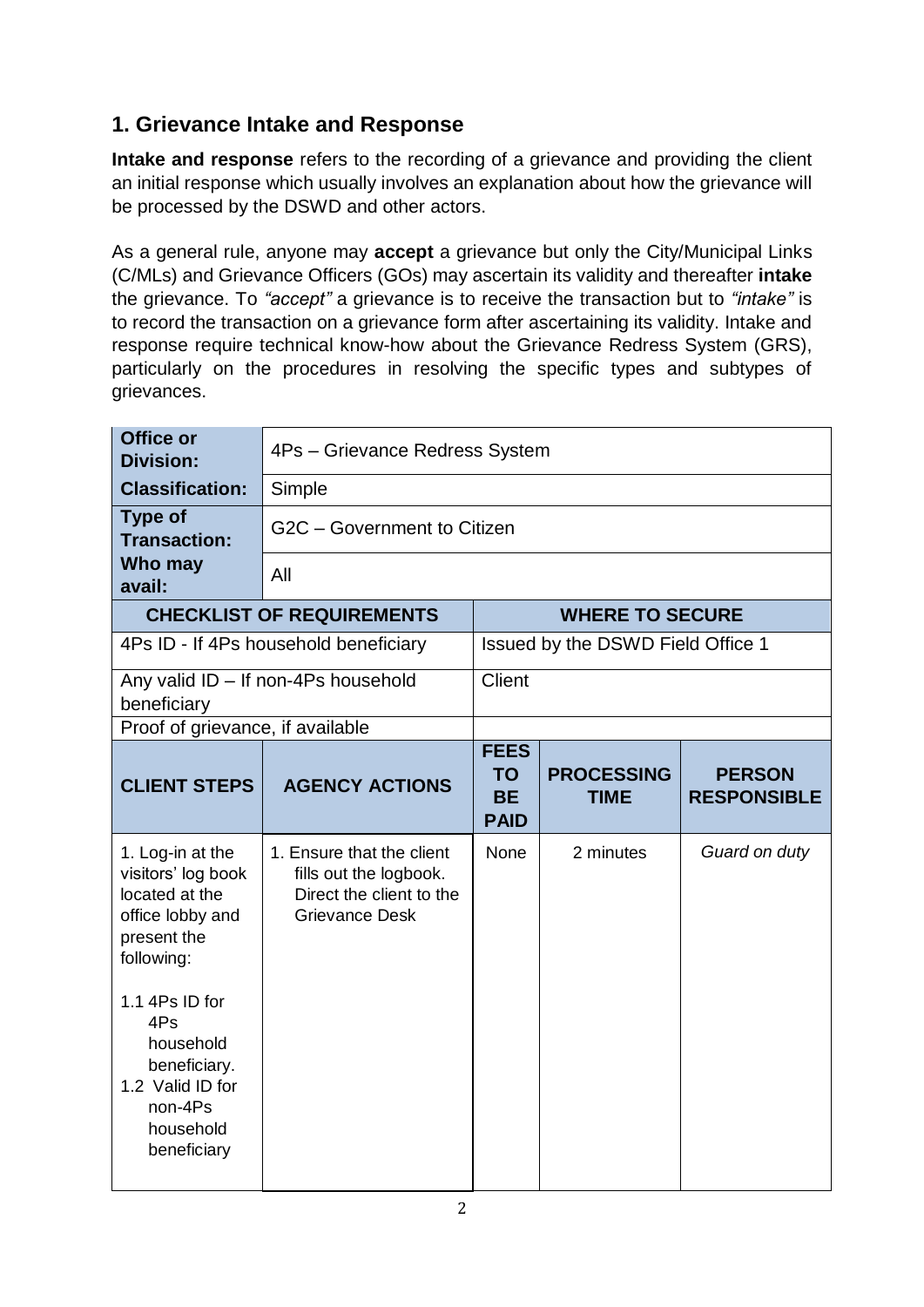| 2. Proceed to the<br><b>Grievance Desk</b><br>for verification of<br>identity.                                                                        | 2. Verify the identity of<br>the client and inquire<br>what the concern is all<br>about for intake.                                                                                                                                                                                                                                                                                                                                                                                                                                                                                                                                                                                                                                                                                                                                                                 | None | 5 minutes  | Grievance<br><b>Officer/ Monitor</b> |
|-------------------------------------------------------------------------------------------------------------------------------------------------------|---------------------------------------------------------------------------------------------------------------------------------------------------------------------------------------------------------------------------------------------------------------------------------------------------------------------------------------------------------------------------------------------------------------------------------------------------------------------------------------------------------------------------------------------------------------------------------------------------------------------------------------------------------------------------------------------------------------------------------------------------------------------------------------------------------------------------------------------------------------------|------|------------|--------------------------------------|
| 3. Provide details<br>about the<br>grievance and<br>supporting<br>documents if<br>available<br>(depending on<br>the type of<br>grievance<br>reported) | 3.1.1. If 4Ps<br>household<br>beneficiary: verify the<br>client status thru the<br>Pantawid Pamilya<br><b>Information System</b><br>(PPIS).<br>3.1.2. If non-4Ps<br>household<br>beneficiary or the<br>subject of complaint<br>is a non-4Ps<br>household<br>beneficiary: provide<br>feedback to the client<br>depending on the type<br>of grievance reported<br>and will be referred to<br>the concerned office<br>for appropriate action.<br>3.2. Encode the<br>transaction correctly<br>and completely in the<br>Grievance Module in<br>the PPIS v3.<br>3.3. Check if there are<br>supporting documents<br>provided. Assess all<br>the data and<br>information available<br>and discuss the<br>findings and next<br>steps to take.<br>3.3.1. If all documents<br>are readily available to<br>resolve the grievance,<br>provide resolution to<br>the grievance and | None | 20 minutes | Grievance<br><b>Officer/ Monitor</b> |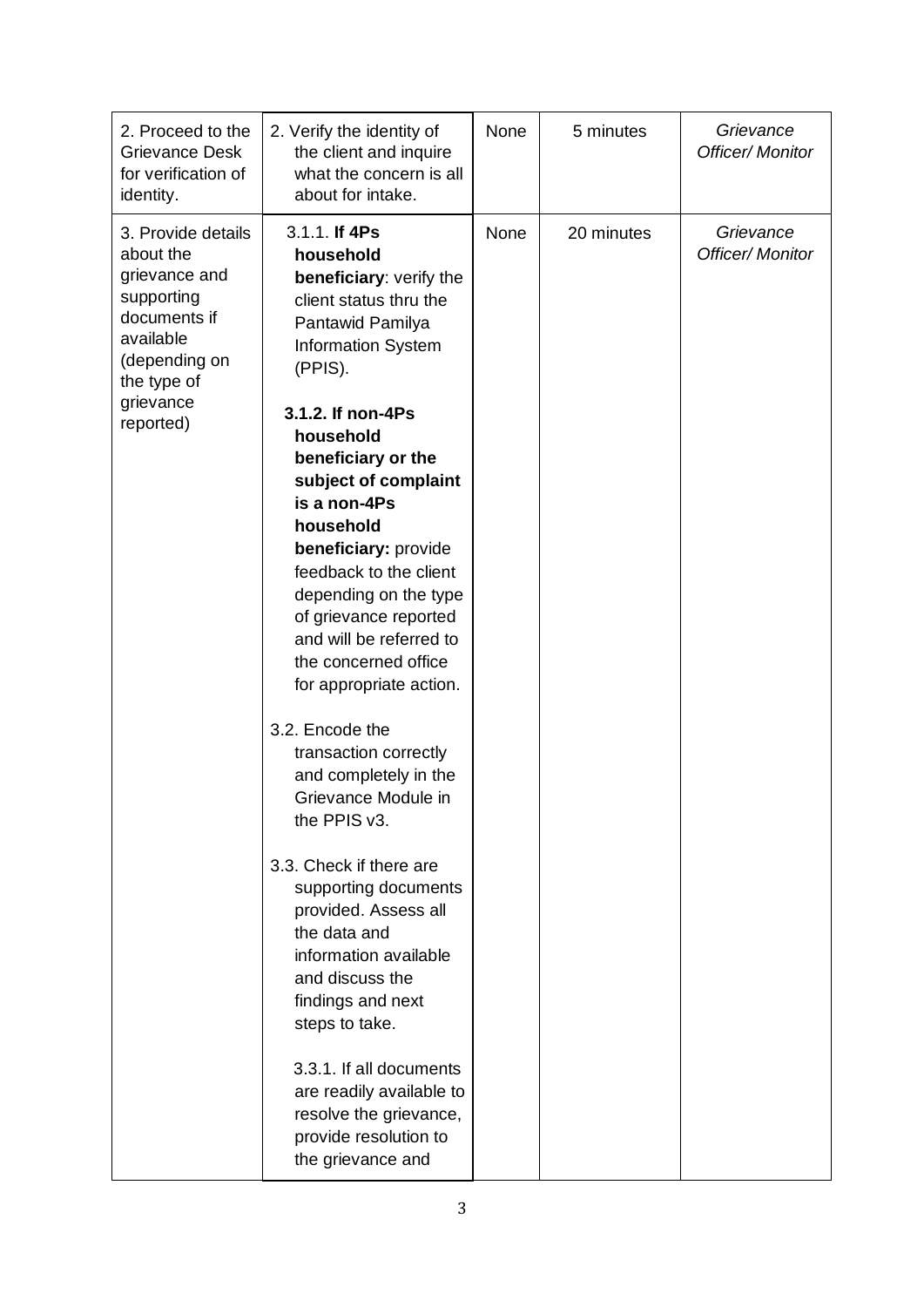|                                                                                       | immediately relay<br>feedback to the client.<br>3.3.2. If documents<br>are not available or<br>other information is<br>needed and the<br>grievance cannot be<br>resolved immediately,<br>explain to the client<br>the process that will<br>be undertaken in<br>processing the<br>grievance and the<br>client will be contacted<br>through the contact<br>information provided<br>in the grievance form.<br>3.4. Cut/Tear the stub<br>from the grievance<br>form, hand over to the<br>client, and advise to<br>wait for updates on<br>the status of<br>grievance |             |           |                                                         |
|---------------------------------------------------------------------------------------|-----------------------------------------------------------------------------------------------------------------------------------------------------------------------------------------------------------------------------------------------------------------------------------------------------------------------------------------------------------------------------------------------------------------------------------------------------------------------------------------------------------------------------------------------------------------|-------------|-----------|---------------------------------------------------------|
| 4. Accomplish<br>the Client<br>Satisfaction<br>Measurement<br>Survey (CSMS)<br>form.  | 4.1. Provide the CSMS<br>form<br>4.2. Analyze the data and<br>include it in the Client<br>Satisfaction<br>Measurement Report.                                                                                                                                                                                                                                                                                                                                                                                                                                   | None        | 5 minutes | Officer-of-the-<br>Day/ Assigned<br><b>Focal Person</b> |
| 5. Proceed to the<br>office lobby and<br>logout from the<br>client's logbook.         | 5.1. Dismiss the client<br>gracefully. Then<br>proceed to Agency<br>Action 7.2.                                                                                                                                                                                                                                                                                                                                                                                                                                                                                 | <b>None</b> | 1 minute  | <b>Guard on Duty</b>                                    |
| 6. Wait for the<br>updates on the<br>status of<br>grievance within<br>three (3) days. | 6.1.1 If the grievance<br>was received at the<br><b>Regional Program</b><br><b>Management Office</b><br>(RPMO): craft a<br>communication letter<br>to endorse the<br>grievance to the                                                                                                                                                                                                                                                                                                                                                                           | None        | 1 day     | Regional<br>Grievance Officer                           |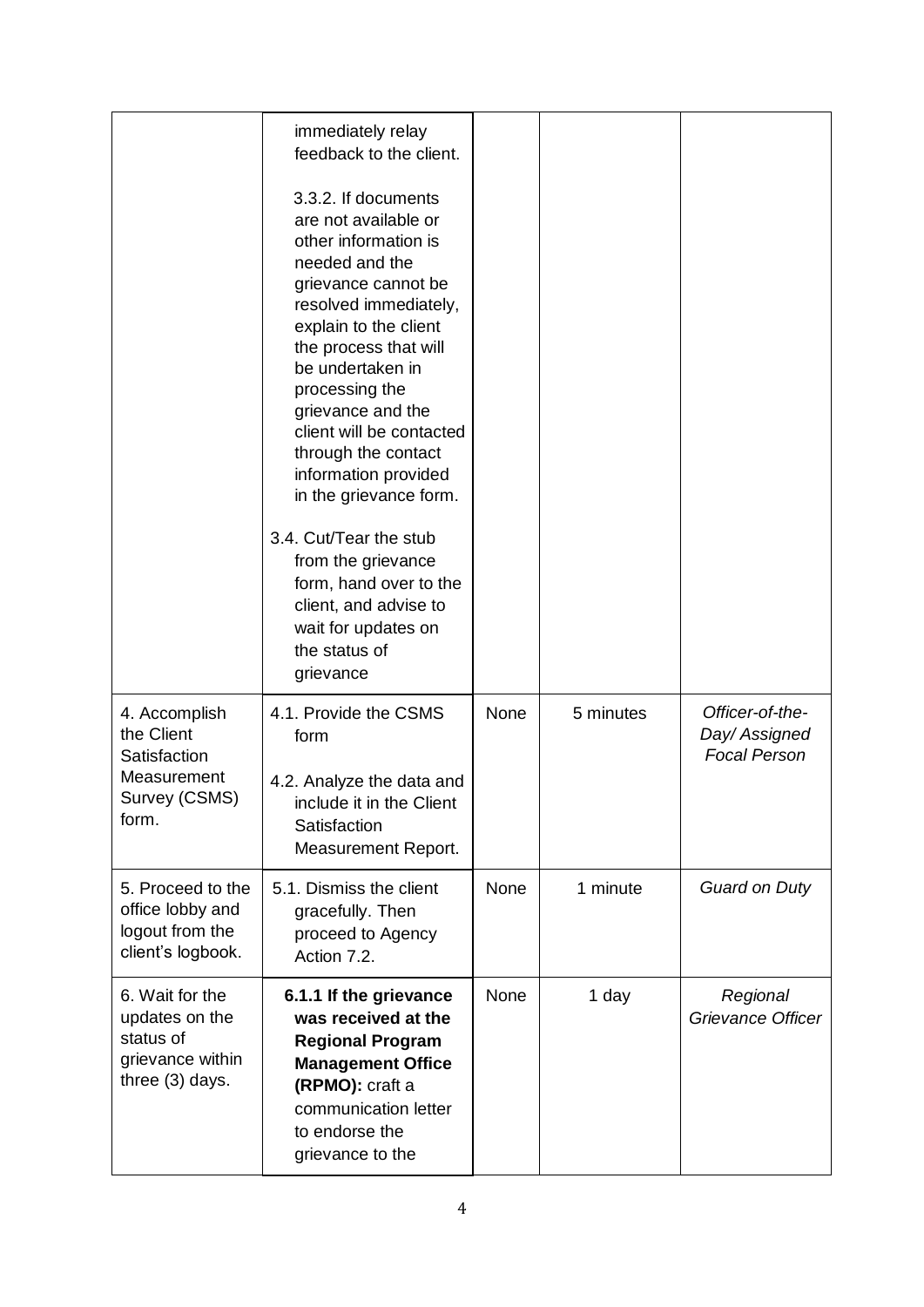|                                                                      | concerned office<br>(Provincial/City/<br><b>Municipal Operations</b><br>Office (P/C/MOO)<br>and/or<br>Office/Bureau/Section/<br>Unit (OBSU) for<br>appropriate action.<br>6.1.2 If the grievance                              |      |            | Provincial                                                         |
|----------------------------------------------------------------------|-------------------------------------------------------------------------------------------------------------------------------------------------------------------------------------------------------------------------------|------|------------|--------------------------------------------------------------------|
|                                                                      | was received at the<br>POO: craft a<br>communication letter<br>to endorse the<br>grievance to the<br>RPMO or C/MOO for<br>appropriate action.                                                                                 | None | 1 day      | Grievance Officer                                                  |
|                                                                      | 6.1.3 If the grievance<br>was received at the<br><b>C/MOO:</b> secure the<br>necessary documents<br>and submit to the<br>POO for appropriate<br>action.                                                                       | None | 23 hours   | Grievance<br><b>Monitor</b>                                        |
|                                                                      | 6.2. The responsible<br>grievance officer/<br>monitors from the<br>RPMO, P/C/MOO<br>provide resolution in<br>accordance to the<br>existing GRS<br>procedural<br>guidelines.                                                   | None | 30 minutes | Grievance<br><b>Officer/ Monitor</b>                               |
| 7. Received<br>update/feedback<br>on the status of<br>the grievance. | 7.1 Provide feedback to<br>the complainant and<br>to the concerned<br>office regarding the<br>grievance resolution<br>following the<br>resolution indicator<br>stipulated in the<br><b>National Advisory</b><br>Council (NAC) | None | 25 minutes | Grievance<br><b>Officer/ Monitor</b><br>(RPMO, POOs,<br>$C/MOOs$ ) |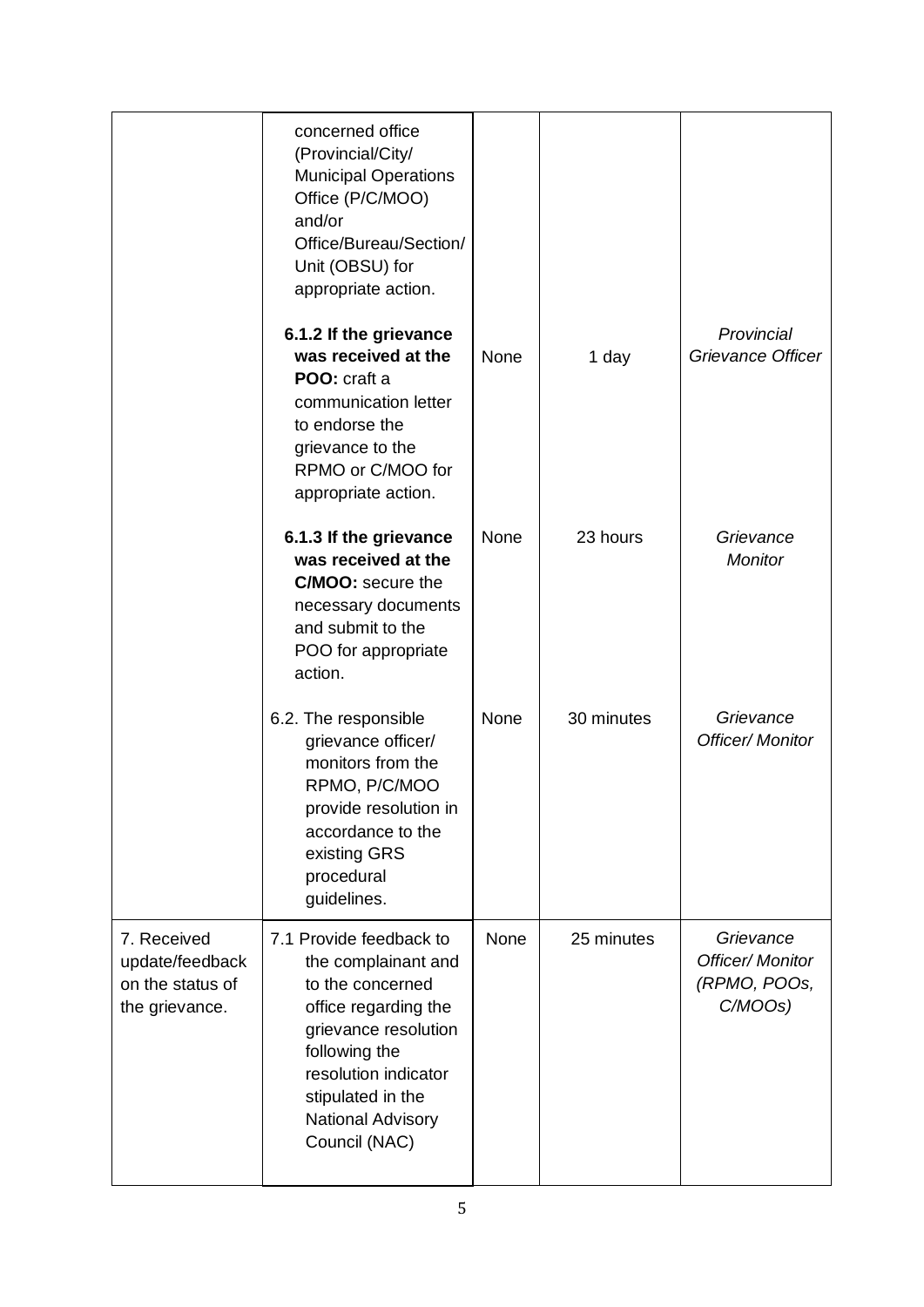| concerned office for resolution and<br>feedback is provided to the client |                                                                                                                                                                                                  |           |                                      |  |
|---------------------------------------------------------------------------|--------------------------------------------------------------------------------------------------------------------------------------------------------------------------------------------------|-----------|--------------------------------------|--|
| Total if grievance is referred to the                                     |                                                                                                                                                                                                  |           | 3 days                               |  |
| Total if grievance is resolved outright                                   |                                                                                                                                                                                                  |           | 33 minutes                           |  |
| the PPIS $v.3$ ,<br>taken by the<br>working days.                         | Resolution No. 4,<br>Series of 2020.<br><b>None</b><br>7.2 Update the status of<br>the grievance in the<br>Grievance Module in<br>reflecting the actions<br>concerned office<br>within three (3) | 5 minutes | Grievance<br><b>Officer/ Monitor</b> |  |

## **2. Request for 4Ps Data**

This section describes the process of providing assistance to clients and various stakeholders (general public and other government organizations) both within and outside DSWD through the sharing of public data. However, access to data will be subject to the limitations set to safeguard privacy of the beneficiaries, data security and data misappropriation. Therefore, access to data shall be carefully considered and granted in accordance with the 4Ps data sharing protocol.

In processing the request, there is an expectation that all documentary requirements have been submitted by the requesting party. Otherwise, the start of processing may take an extended period of time.

| <b>Office or</b>                 | 4Ps - Planning, Monitoring, and Evaluation Unit (PMEU)     |                                                               |  |  |  |
|----------------------------------|------------------------------------------------------------|---------------------------------------------------------------|--|--|--|
| <b>Division:</b>                 |                                                            |                                                               |  |  |  |
|                                  |                                                            | The PMEU facilitate all data/research requests from different |  |  |  |
|                                  | stakeholders, both internally and externally.              |                                                               |  |  |  |
| <b>Classification:</b>           | <b>Highly Technical</b>                                    |                                                               |  |  |  |
| <b>Type of</b>                   |                                                            | G2C - Government to Citizen; G2G - Government to              |  |  |  |
| <b>Transaction:</b>              |                                                            | Government; G2B - Government to Business                      |  |  |  |
| Who may avail:                   | Public                                                     |                                                               |  |  |  |
|                                  | <b>CHECKLIST OF REQUIREMENTS</b><br><b>WHERE TO SECURE</b> |                                                               |  |  |  |
|                                  |                                                            |                                                               |  |  |  |
| Request Letter addressed to the  |                                                            | Requesting party                                              |  |  |  |
| Regional Director indicating the |                                                            |                                                               |  |  |  |
| purpose of the request           |                                                            |                                                               |  |  |  |
|                                  | One (1) Accomplished Data Request                          | 4Ps Website:                                                  |  |  |  |
| Form                             |                                                            | https://pantawid.dswd.gov.ph/citizens-                        |  |  |  |
|                                  |                                                            | charter; 4Ps Regional Program                                 |  |  |  |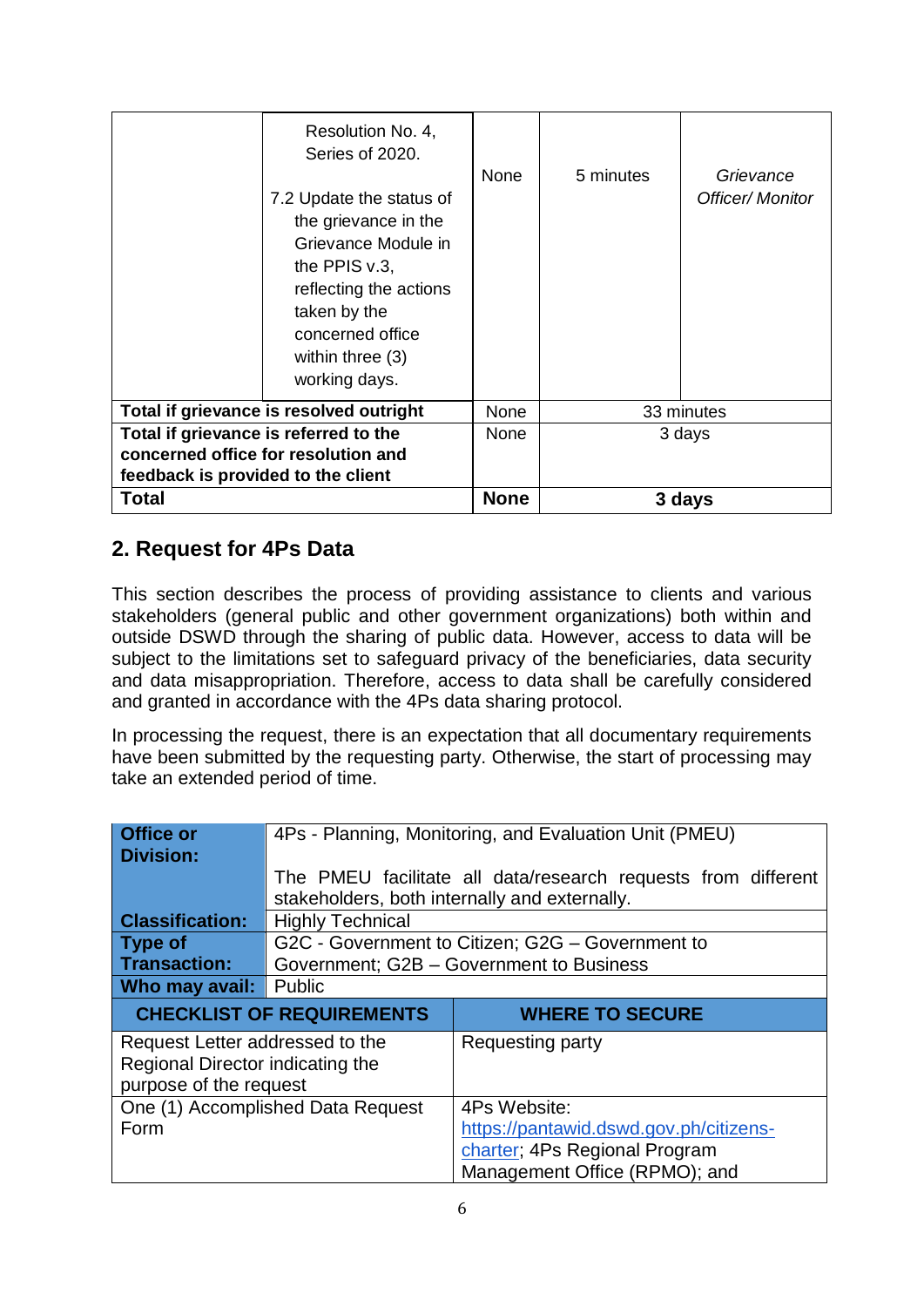|                                                                                                                                                                                                                                                                                                                                        |                                                                                                                                                                                                                                                                                                                                                                                                                                                                                           | 4Ps Provincial Operations Office (POO)     |                                  |                                                                   |
|----------------------------------------------------------------------------------------------------------------------------------------------------------------------------------------------------------------------------------------------------------------------------------------------------------------------------------------|-------------------------------------------------------------------------------------------------------------------------------------------------------------------------------------------------------------------------------------------------------------------------------------------------------------------------------------------------------------------------------------------------------------------------------------------------------------------------------------------|--------------------------------------------|----------------------------------|-------------------------------------------------------------------|
| <b>CLIENT STEPS</b>                                                                                                                                                                                                                                                                                                                    | <b>AGENCY ACTIONS</b>                                                                                                                                                                                                                                                                                                                                                                                                                                                                     | <b>FEES</b><br><b>TO BE</b><br><b>PAID</b> | <b>PROCESSING</b><br><b>TIME</b> | <b>PERSON</b><br><b>RESPONSIBLE</b>                               |
| Submit letter<br>1.<br>of request<br>addressed to<br>the Regional<br>Director (RD)<br>indicating the<br>purpose of<br>the data being<br>requested<br>together with<br>the following<br>required<br>documents for<br>submission:<br>a. Accomplished<br>Data Request<br>Form<br>b. Identified Data<br><b>Protection Officer</b><br>(DPO) | 1. Assess the<br>completeness of the<br>request<br>1.1. Provincial<br><b>Operations Office</b><br>(POO)<br>$1.1.1.$ If<br>incomplete<br>required<br>documents or<br>improperly<br>accomplished<br>form: return the<br>request to the<br>requesting party<br>for compliance or<br>revision.<br>1.1.2. If in order<br>forward the data<br>request to the 4Ps<br>RPMO.<br>1.2. Regional<br>Program<br><b>Management Office</b><br>(RPMO) : review the<br>request in terms of<br>completeness | None<br>None                               | 1 hour<br>1 hour                 | <b>Provincial Link</b><br><b>Provincial Link</b>                  |
|                                                                                                                                                                                                                                                                                                                                        | $1.2.1.$ If<br>incomplete:<br>return the request<br>to the POO.                                                                                                                                                                                                                                                                                                                                                                                                                           | None                                       | 2 days                           | Regional<br>Monitoring and<br><b>Evaluation Officer</b><br>(RMEO) |
|                                                                                                                                                                                                                                                                                                                                        | 1.2.2. If in order:<br>receive the<br>completely filled<br>out data request<br>form and letter of<br>request (with<br>attachments as<br>applicable).                                                                                                                                                                                                                                                                                                                                      | None                                       | $0.5$ day                        | <b>RMEO</b>                                                       |
|                                                                                                                                                                                                                                                                                                                                        | 2.1 Encode data<br>request to the                                                                                                                                                                                                                                                                                                                                                                                                                                                         | None                                       | 30 minutes                       | <b>RMEO</b>                                                       |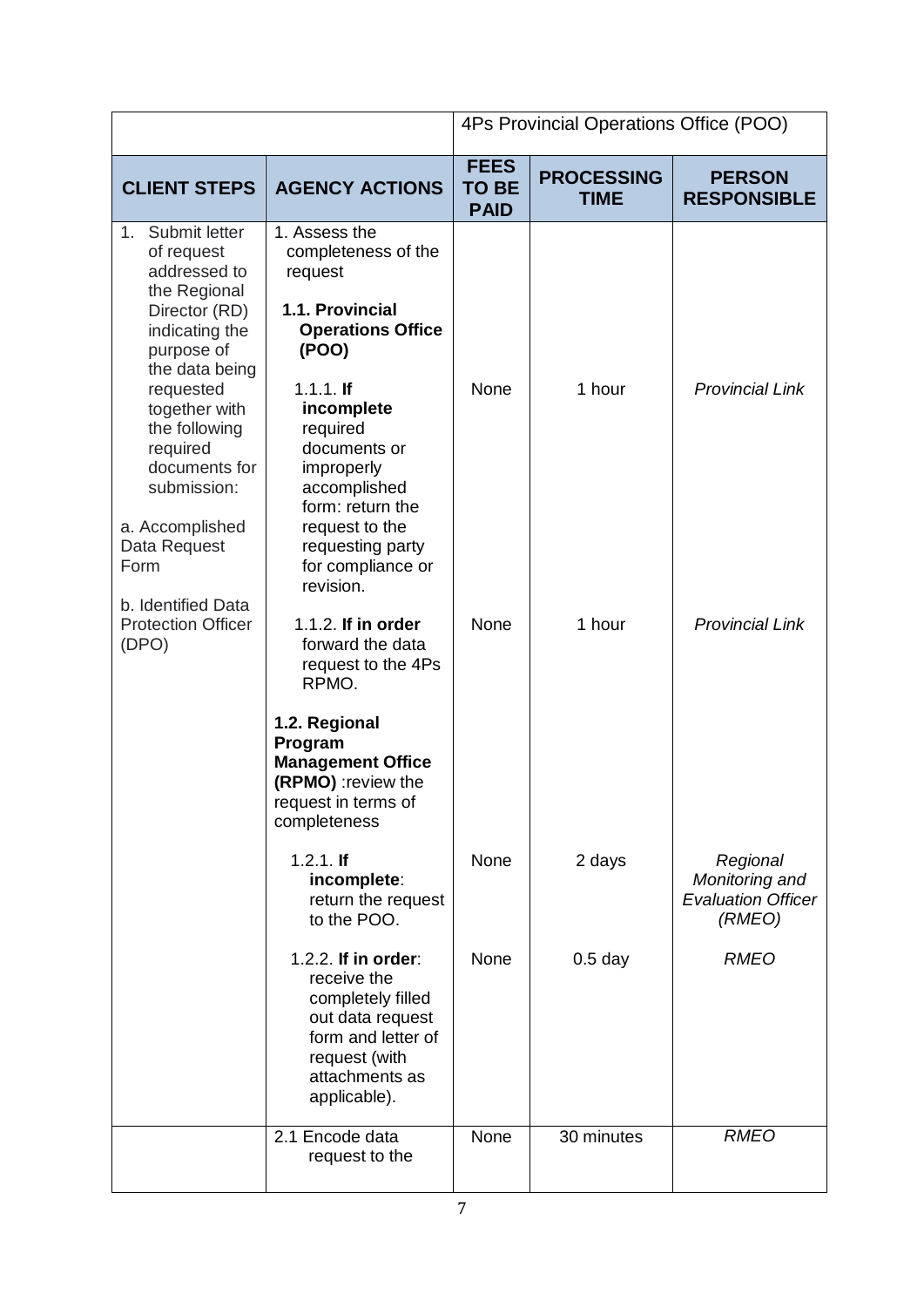|                             | data request<br>monitoring tool.                                                                                                                                                                         |             |         |             |
|-----------------------------|----------------------------------------------------------------------------------------------------------------------------------------------------------------------------------------------------------|-------------|---------|-------------|
|                             | 2.2 Acknowledge and<br>assess the data<br>request.                                                                                                                                                       | None        | 1 day   | <b>RPMO</b> |
|                             | 2.2.1 If Request is<br>for Primary Data:<br><b>PMEU</b> endorses<br>the request to the                                                                                                                   |             | 1 day   | <b>RMEO</b> |
|                             | concerned focal<br>person/unit.                                                                                                                                                                          |             |         |             |
|                             | 2.2.2 If Request is<br>for Secondary<br>Data: PMEU to<br>determine based<br>on the submitted<br>documents if the<br>data being<br>requested is<br>public or<br>classified.                               |             |         | <b>RMEO</b> |
| A. For Public Data Requests |                                                                                                                                                                                                          |             |         |             |
|                             | 3.1 Forward the<br>request to the<br>appropriate focal<br>person/unit for<br>data generation<br>and preparation.                                                                                         | None        | 4 hours | <b>RMEO</b> |
|                             | 3.1.1 If the data is in<br>the periodic<br>reports, IEC<br>materials, and/or<br>4Ps website:<br>provide the<br>requesting party<br>the resource site<br>or provide the<br>readily available<br>data/CSMF | <b>None</b> | 2 hours | <b>RMEO</b> |
|                             | 3.1.2. If the data<br>needs to be<br>generated, data<br>generation shall<br>be undertaken by<br>the PMEU.                                                                                                | None        | 1 day   | <b>RMEO</b> |
|                             | 3.2 PMEU to prepare<br>response or<br>memo of                                                                                                                                                            | None        | 2 days  | <b>RMEO</b> |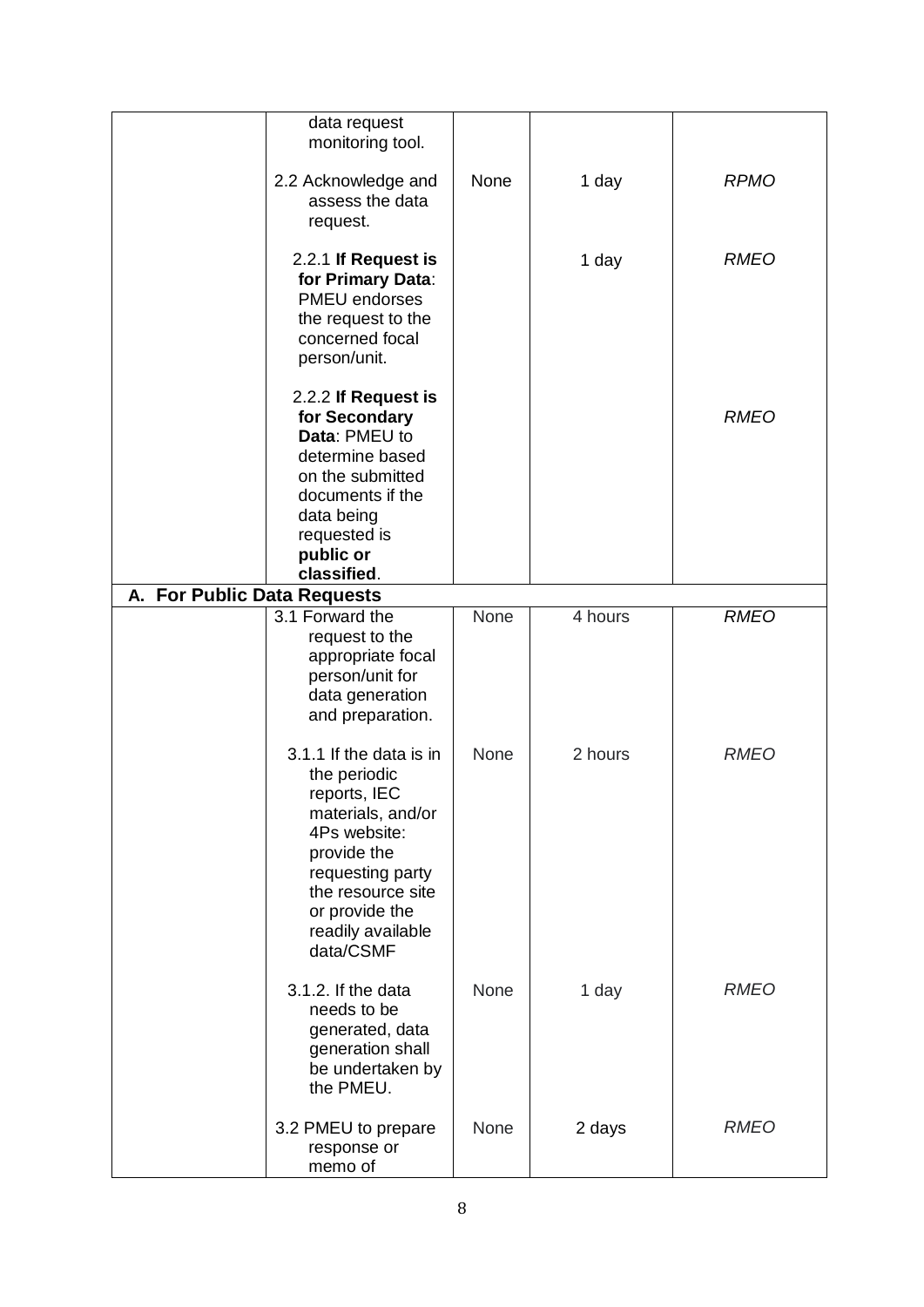|                                                                                | endorsement for<br>the approval of<br>the Regional<br>Director (RD).                                                                                                                                                                                                                                                                      |      |           |             |
|--------------------------------------------------------------------------------|-------------------------------------------------------------------------------------------------------------------------------------------------------------------------------------------------------------------------------------------------------------------------------------------------------------------------------------------|------|-----------|-------------|
|                                                                                | 3.2.1. If Approved:<br>provide the<br>response and the<br>requested data to<br>the requesting<br>party.                                                                                                                                                                                                                                   | None | 4 hours   | <b>RMEO</b> |
|                                                                                | $3.2.2$ If<br>Disapproved:<br>inform the<br>requesting party<br>of the lacking<br>documents for<br>completion.                                                                                                                                                                                                                            | None | 1 day     | <b>RMEO</b> |
| 4. Comply and<br>submit the lacking<br>documents                               | 4.1 Receive and<br>assess the<br>documents<br>submitted<br>4.2 Prepare and<br>generated the                                                                                                                                                                                                                                               | None | $0.5$ day | <b>RMEO</b> |
|                                                                                | requested data.                                                                                                                                                                                                                                                                                                                           |      |           |             |
| 5. Receive the<br>requested data.<br>Accomplish and<br>submit the CSMS<br>Form | 5.1 Provide the<br>requested data:<br>5.1.1 If the data is in<br>the periodic<br>reports, IEC<br>materials, and/or<br>4Ps website:<br>refer the<br>requesting party<br>to the resource<br>site<br>5.1.2 Provide the<br>readily available<br>data.<br>5.2 Provide the CSMS<br>Form. Request to<br>submit the<br>accomplished<br>CSMS form. | None | $0.5$ day | <b>RMEO</b> |
| <b>B. For Classified Data Request</b>                                          |                                                                                                                                                                                                                                                                                                                                           |      |           |             |
|                                                                                | 3.1 Forward the<br>request to the<br><b>DSWD Field Office</b><br>for review and<br>evaluation of                                                                                                                                                                                                                                          | None | 3 days    | <b>RPMO</b> |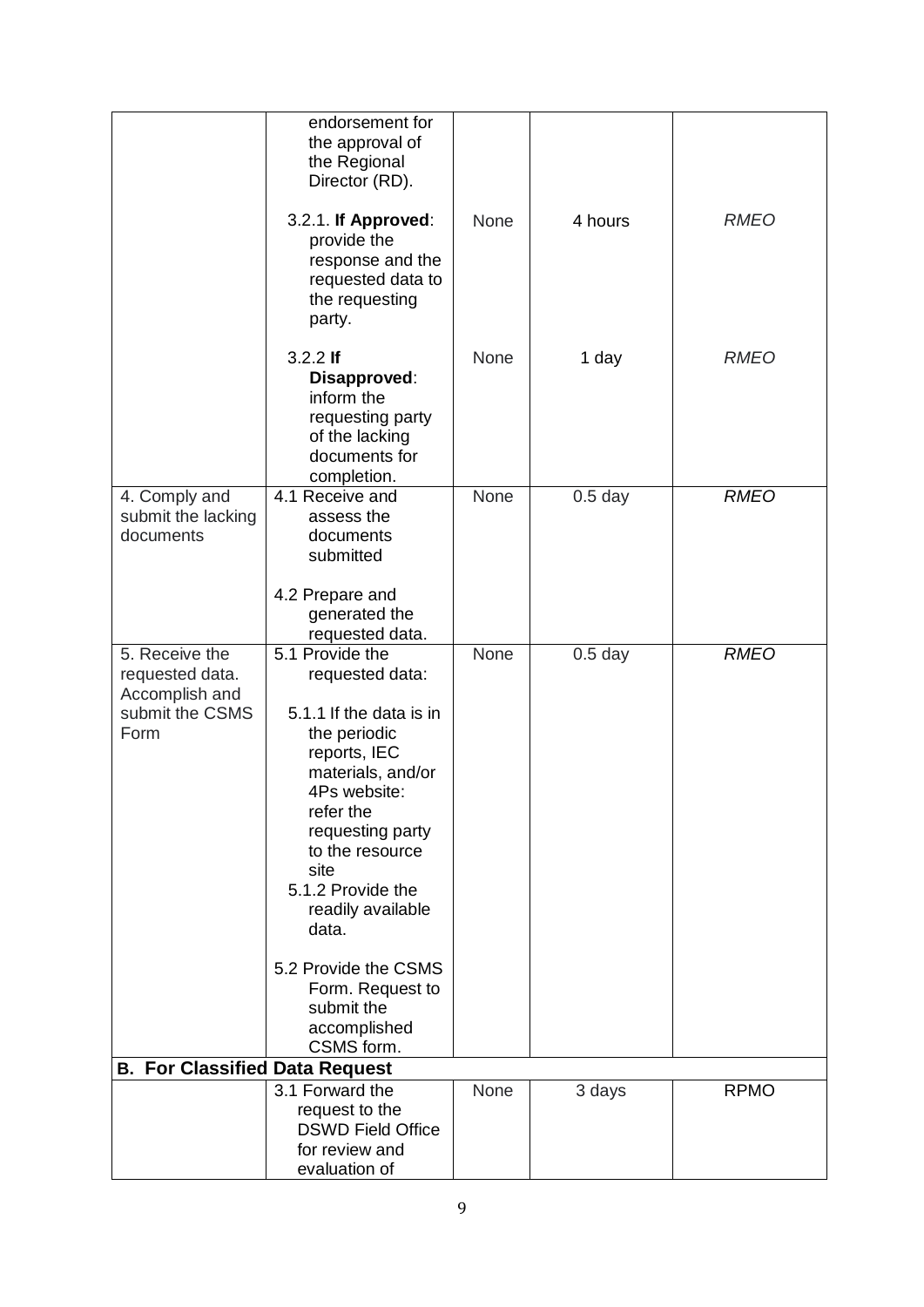|                                                                             | Division Chief,<br>Regional DPO, for<br>the approval of the<br><b>Assistant Regional</b><br>Director for<br>Operations<br>(ARDO)            |             |           |             |
|-----------------------------------------------------------------------------|---------------------------------------------------------------------------------------------------------------------------------------------|-------------|-----------|-------------|
|                                                                             | $3.1.1$ If<br>Approved:<br>inform requesting<br>party and to<br>accomplish MOA                                                              | None        | 1 day     | <b>RMEO</b> |
|                                                                             | $3.1.2.$ If<br><b>Disapproved</b><br>:inform the<br>requesting party<br>of the lacking<br>documents for<br>completion prior<br>to approval. | <b>None</b> | 2 days    | <b>RMEO</b> |
| 4. Accomplish the<br>Memorandum of<br>Agreement<br>(MOA) on data<br>sharing | 4.1 Prepare the MOA<br>on data sharing<br>between the<br>requesting party<br>and the DSWD<br>$FO1 - 4Ps$<br><b>RPMO</b>                     | None        | 1 day     | <b>RMEO</b> |
|                                                                             | 4.2. Forward the draft<br>MOA to the Legal<br>Unit for review.                                                                              | <b>None</b> | $0.5$ day | <b>RMEO</b> |
|                                                                             | 4.3. Legal Unit to<br>endorse the<br>comments/inputs<br>on the reviewed<br>MOA (if any) to<br>the RPMO.                                     | None        | 1 day     | Legal Unit  |
|                                                                             | 4.4. Revise the MOA<br>based on the<br>comments/inputs<br>from the Legal<br>Unit (if any).                                                  | None        | 1 day     | <b>RMEO</b> |
|                                                                             | 4.5 Prepare<br>communication to<br>the requesting<br>party regarding<br>the signing of<br>MOA.                                              | None        | 1 day     | <b>RMEO</b> |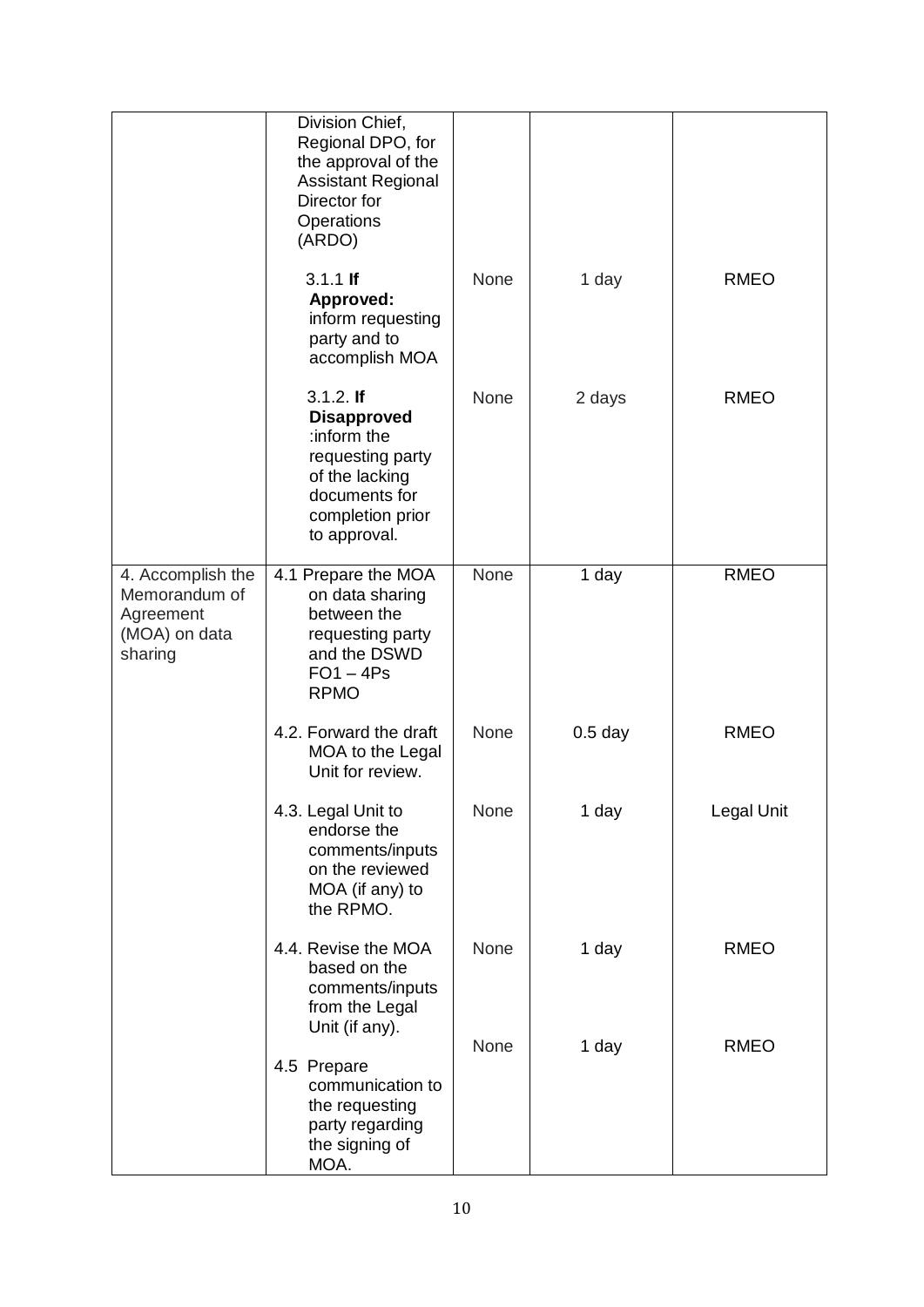| 5. Submit signed<br><b>MOA</b>                                                                                                    | 5.1. Signing of MOA<br>between the<br>requesting party<br>and the DSWD<br>$FO1 - 4Ps$ RPM                                                                                                                                                                                               | <b>None</b> | 3 days                                                       | Requesting party,<br>RD, ARDO, RPC |
|-----------------------------------------------------------------------------------------------------------------------------------|-----------------------------------------------------------------------------------------------------------------------------------------------------------------------------------------------------------------------------------------------------------------------------------------|-------------|--------------------------------------------------------------|------------------------------------|
| 6. Receipt of<br>requested data<br>and accomplish<br>and submit the<br><b>Client Satisfaction</b><br>Measurement<br>Survey (CSMS) | 6.1. Provision of the<br>data requested.<br>Provide the<br>requested data in<br>the form of<br>Encrypted<br><b>Compact Disc</b><br>(CD), attached to<br>the Data Release<br>Form.<br>6.2 Provide the CSMS<br>Form and request<br>the client to<br>accomplish and<br>submit the<br>CSMS. | <b>None</b> | 1 day                                                        | <b>RMEO</b>                        |
| <b>TOTAL:</b>                                                                                                                     |                                                                                                                                                                                                                                                                                         |             |                                                              |                                    |
| <b>Request for Public Data</b><br><b>Secondary Data</b>                                                                           |                                                                                                                                                                                                                                                                                         |             |                                                              |                                    |
| <b>Administrative Data</b>                                                                                                        |                                                                                                                                                                                                                                                                                         | None        | 1.5 days, 9 hours and 30 mins                                |                                    |
| Approved<br>Disapproved                                                                                                           |                                                                                                                                                                                                                                                                                         | <b>None</b> | 5 days, 5 hours and 30 mins<br>7 days, 5 hours and 30 mins   |                                    |
| <b>Requiring MOA</b><br>Approved<br>Disapproved                                                                                   |                                                                                                                                                                                                                                                                                         | <b>None</b> | 13 days, 1 hour and 30 mins<br>15.5 days, 1 hour and 30 mins |                                    |

|                                 | <b>FEEDBACK AND COMPLAINTS MECHANISM</b>                                                                                                                                                                                                                                                   |
|---------------------------------|--------------------------------------------------------------------------------------------------------------------------------------------------------------------------------------------------------------------------------------------------------------------------------------------|
| How to send feedback?           | Through client satisfaction measurement<br>mechanism.                                                                                                                                                                                                                                      |
| How feedbacks are<br>processed? | Consolidate and analyze monthly, quarterly, semi-<br>annually and annually to identify root cause analysis<br>or other known quality management techniques and<br>identify plans and actions that must be<br>recommended for execution to resolve the issues<br>and improve the situation. |
| How to file a complaint?        | A complaint may be filed through any of the<br>established modalities:<br>- telephone call (072-619-4476)<br>- electronic mail (pantawid.fo1@dswd.gov.ph)<br>- posts, comments and chat messages via DSWD<br>FO1 Official Facebook Page: "DSWD Field Office 1"                             |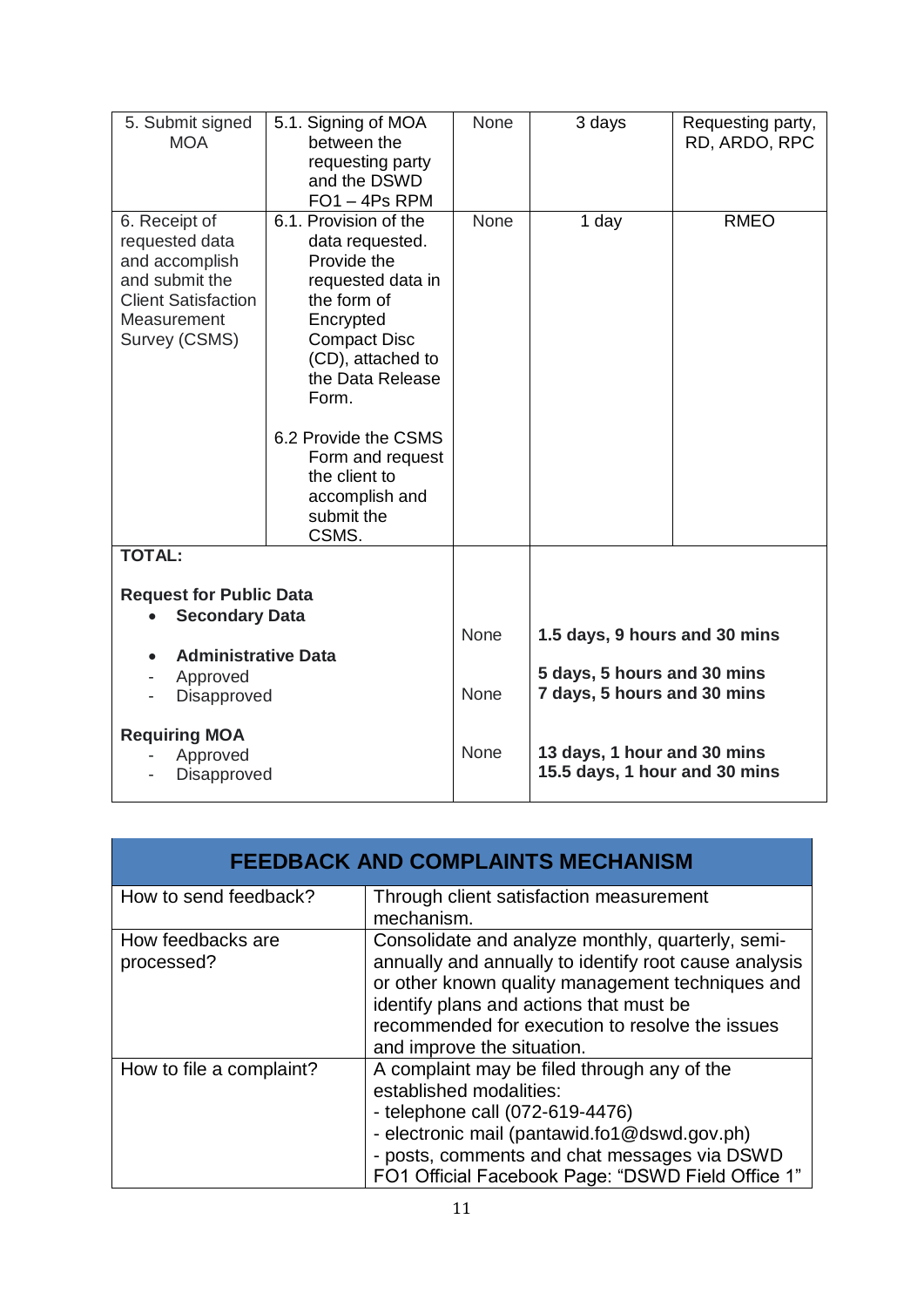|                             | - personal appearance (walk-in clients)               |  |  |
|-----------------------------|-------------------------------------------------------|--|--|
|                             | - letters addressed to the Regional Director,         |  |  |
|                             | Ms. Marie Angela S. Gopalan                           |  |  |
|                             | - Official website at fo1.dswd.gov.ph                 |  |  |
|                             | - through 8888 Citizen's Complaint Center             |  |  |
| How complaints are          | Complaints received through Official FB Page, the     |  |  |
| processed?                  | Office of the Regional Director, Official website and |  |  |
|                             | 8888 will be forwarded to Pantawid Pamilya            |  |  |
|                             | Regional Program Management Office (RPMO) for         |  |  |
|                             | action and resolution.                                |  |  |
|                             | The resolution of all complaint consists of:          |  |  |
|                             | 1. Submission/Receipt of a complaint                  |  |  |
|                             | 2. Recording of complaint                             |  |  |
|                             | 3. Data Gathering and Investigation                   |  |  |
|                             | 4. Resolution                                         |  |  |
|                             |                                                       |  |  |
|                             | 5. Final Feedback                                     |  |  |
| <b>Contact Information</b>  | Ms. Rosalyn L. Descallar                              |  |  |
|                             | <b>Regional Program Coordinator</b>                   |  |  |
|                             | Pantawid Pamilyang Pilipino Program                   |  |  |
|                             | (072) 619-4476                                        |  |  |
| Contact Information of CCB, | <b>Anti-Red Tape Authority (ARTA)</b>                 |  |  |
| PCC, ARTA                   | complaints @arta.gov.ph 8-478-5093                    |  |  |
|                             |                                                       |  |  |
|                             | <b>Presidential Complaint Center (PCC)</b>            |  |  |
|                             | pcc@malacanang.gov.ph 8888                            |  |  |
|                             | <b>Contact Center ng Bayan (CCB)</b>                  |  |  |
|                             | email@contactcenterngbayan.gov.ph                     |  |  |
|                             |                                                       |  |  |
|                             | CSC (Civil Service Commission)- 0908-881-6565         |  |  |
|                             | • SMS: 0908-881-6565                                  |  |  |
|                             | • Call: 165 65                                        |  |  |
|                             | Php $5.00 + VAT$ per call anywhere in the Philippine  |  |  |
|                             | via PLDT landlines                                    |  |  |
|                             |                                                       |  |  |
|                             | Email: email@contactcenterngbayan.gov.ph              |  |  |
|                             | Web: https://contactcenterngbayan.gov.ph              |  |  |
|                             | Facebook: https://facebook.com/civilservicegovph      |  |  |

## **List of Offices**

| <b>Office</b>              | <b>Address</b>                  | <b>Contact</b><br><b>Information</b> |
|----------------------------|---------------------------------|--------------------------------------|
| <b>DSWD Field Office 1</b> | Quezon Avenue, City of San      | $(072)$ 687-8000                     |
|                            | Fernando, La Union 2500         | loc. 216                             |
| Pantawid Pamilya           | 3F Kenny Plaza Building, Quezon | (072) 619-4476                       |
| <b>RPMO</b>                | Ave., Barangay II, City of San  |                                      |
|                            | Fernando, La Union              |                                      |